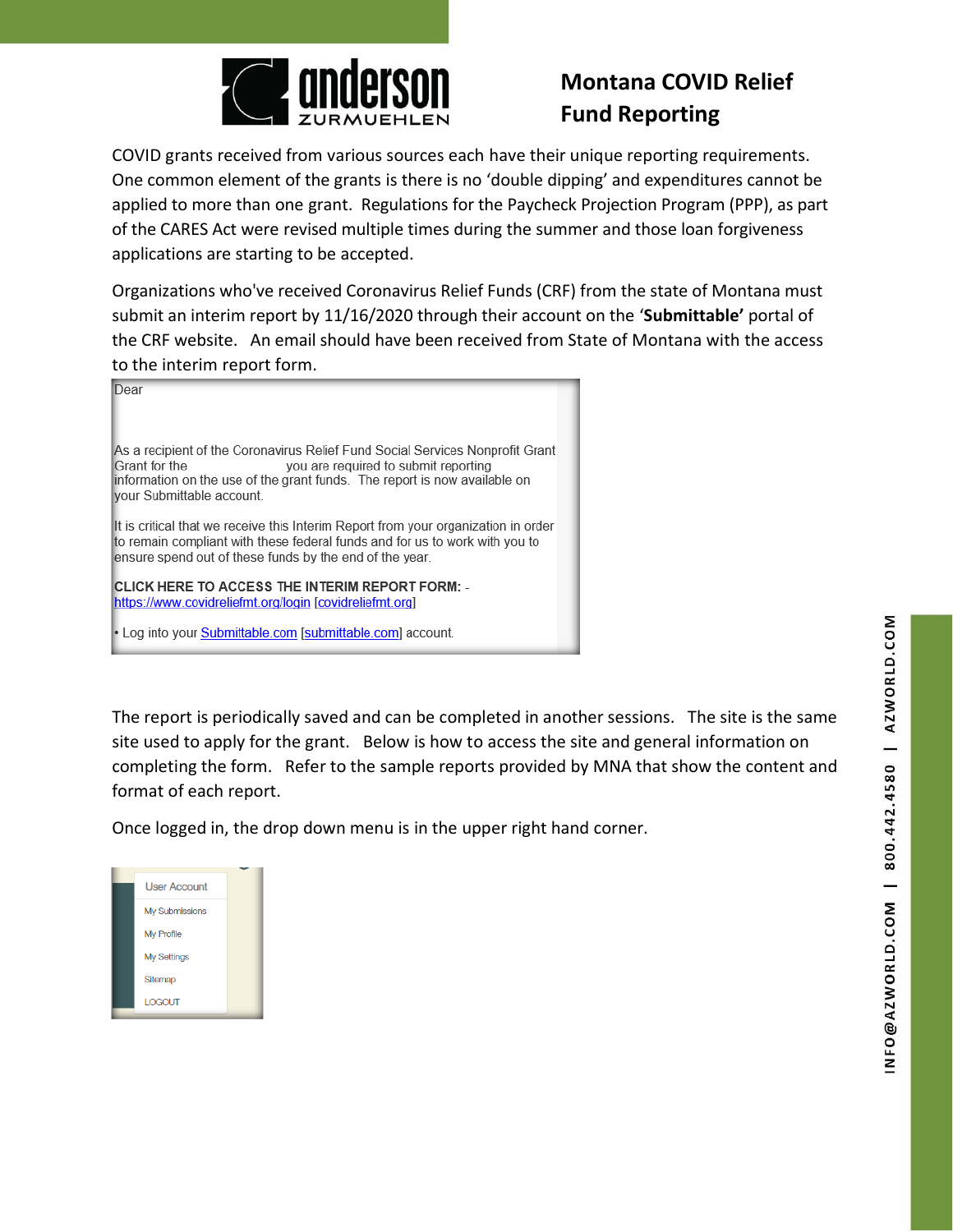ANDERSON ZURMUEHLEN & CO., P.C.

Go to My Submissions, click on the organization name to access the form for the grant received.



Go to the Forms tab to show the forms submitted and access the Interim Report that is due on November 16, 2020. If all the funds have already been expended the final report can be submitted. The final report will be due by January 30, 2021. Click the Open button (or continue once started) to access the report.

| <b>ACTIVITY</b> | <b>MESSAGES</b><br><b>FORMS</b><br><b>NOTE</b>                                                | Download     | Remove |
|-----------------|-----------------------------------------------------------------------------------------------|--------------|--------|
|                 |                                                                                               |              |        |
|                 | <b>Social Services Nonprofit Grant</b><br>$\odot$<br>Submitted on 05/07/2020                  | $\checkmark$ |        |
|                 | Coronavirus Relief Funding: Social Service Nonprofit Grant Interim Report<br>⊠<br>Pending     | Open         |        |
|                 | Nonprofit Grant- Round 2 Eligibility and Acceptance Form<br>自<br>Last submitted on 09/15/2020 | $\checkmark$ |        |
|                 | W-9 and EFT Forms for Completion<br>自<br>Last submitted on 05/27/2020                         | $\checkmark$ |        |
|                 | Social Service Nonprofit Grant - Contract<br>自<br>Last submitted on 05/26/2020                | $\checkmark$ |        |

You will see the following information on the interim report for the grant received. Below the narrative is the form to complete.